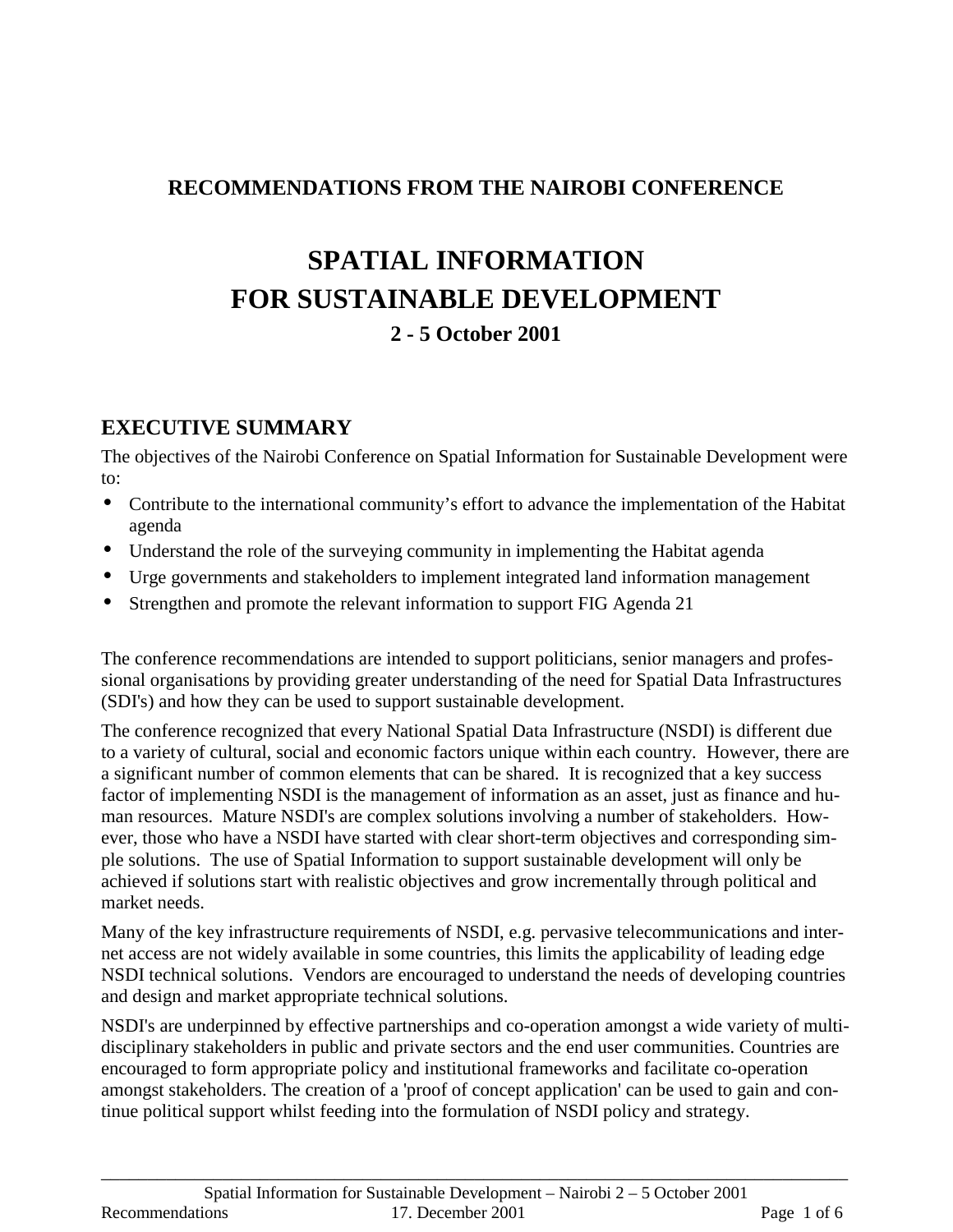### **INTRODUCTION**

The conference recommendations are intended to support politicians, senior managers and professional organisations by providing greater understanding of the need for spatial data infrastructures and how they can be used to support sustainable development.

Sustainable Development is defined as "*development that meets the needs of the present without compromising the ability for future generations to meet their own needs*".

Experiences from the richer countries show that spatial information affects 80% of all human decision-making and is therefore strategically important to decision makers at all levels.

The American FGDC www.fgdc.gov defines Spatial Data Infrastructure (SDI) as: "*an umbrella of policies, standards, and procedures under which organizations and technologies interact to foster more efficient use, management and production of geo-spatial data*". A SDI consists of "*organizations and individuals who generate or use geospatial data, of the technologies that facilitate use and transfer of geospatial data, and of the actual data*".

The availability of and access to appropriate spatial information has a major role in supporting the information management needs of implementing and monitoring Sustainable Development policies. National Spatial Data Infrastructures (NSDI), information services and associated Spatial Information Systems (GIS) to manage and analyse spatial information have major roles in sustainable development.

The information requirements for supporting Sustainable Development involve the integration of a large number of different types of data from diverse sources, including: land administration, socio-economic, environment, and development. Through common spatial referencing standards enforced by NSDI, these data can be interchanged and integrated to encourage a more holistic approach to decision support involved in sustainable development.

The information requirements for managing Sustainable Development require datasets to be available at a number of levels, i.e. local, national, regional and global. There is therefore a need to create a 'vertical information highway' to allow transaction based information generated through administration activities at the local level, e.g. land registration, to be aggregated through the local national - regional - global levels. This approach to recycling information through different levels of Spatial Data Infrastructures will ensure that datasets are current and compatible. The Spatial Data Infrastructures can be the 'land information engine' to support this vertical information highway.

Mature NSDI's are complex solutions involving a number of stakeholders. However, those who have a NSDI have started with clear short term objectives and corresponding simple solutions. The use of Spatial Information to support sustainable development will only be achieved if solutions start with realistic objectives and grow incrementally through political and market needs.

### **OBJECTIVES OF THE CONFERENCE**

- Contribute to the international community's effort to advance the implementation of the Habitat agenda
- Understand the role of the surveying community in implementing the Habitat agenda
- Urge governments and stakeholders to implement integrated land information management
- Strengthen and promote the relevant information to support FIG Agenda 21

#### **RECOMMENDATIONS**

The recommendations are designed to provide a practical way forward creating a National Spatial Data Infrastructure to support Sustainable Development. The recommendations are laid as follows: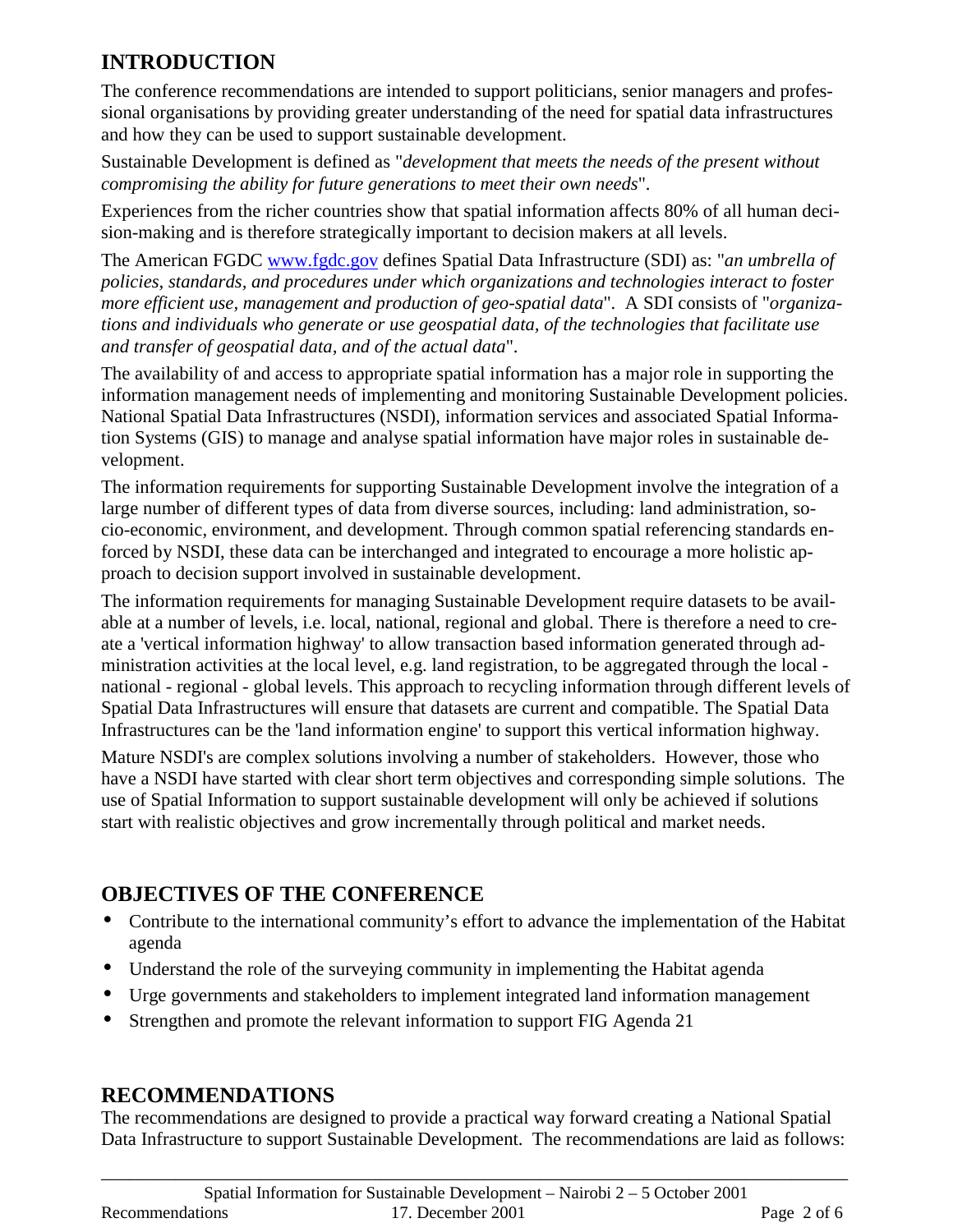- $\triangleright$  The National Perspective
	- National Organizations
	- National Policies, Strategies and Implementation
	- Legal Aspects
	- Capacity Building
- $\triangleright$  The Regional Perspective
	- Regional Strategies and Activities
- $\triangleright$  The Global Perspective
	- UN-ECA (www.uneca.org) and African Countries
	- Technology Transfer The Role of the Vendors

The inter-relationship between the recommendations is shown in the figure.



In addition two FIG specific recommendations are formulated

#### **ORGANIZATIONS BEHIND THE CONFERENCE**

The Conference was arranged and hosted by the International Federation of Surveyors (FIG), the Institution of Surveyors of Kenya (ISK), United Nations Centre for Human Settlements and sponsored by United Nations Environment Programme (UNEP), Institution of Quantity Surveyors of Kenya (IQSK) and co-sponsored by Metrocosmo Valuers LTD, Intergraph Mapping and GIS Solutions, Swedesurvey AB and University of Nairobi. Support from United Nations Economic Commission for Africa (UNECA) and United Nations Food and Agriculture Organization (FAO).

\_\_\_\_\_\_\_\_\_\_\_\_\_\_\_\_\_\_\_\_\_\_\_\_\_\_\_\_\_\_\_\_\_\_\_\_\_\_\_\_\_\_\_\_\_\_\_\_\_\_\_\_\_\_\_\_\_\_\_\_\_\_\_\_\_\_\_\_\_\_\_\_\_\_\_\_\_\_\_\_

Further information: fig@fig.net or jr@kms.dk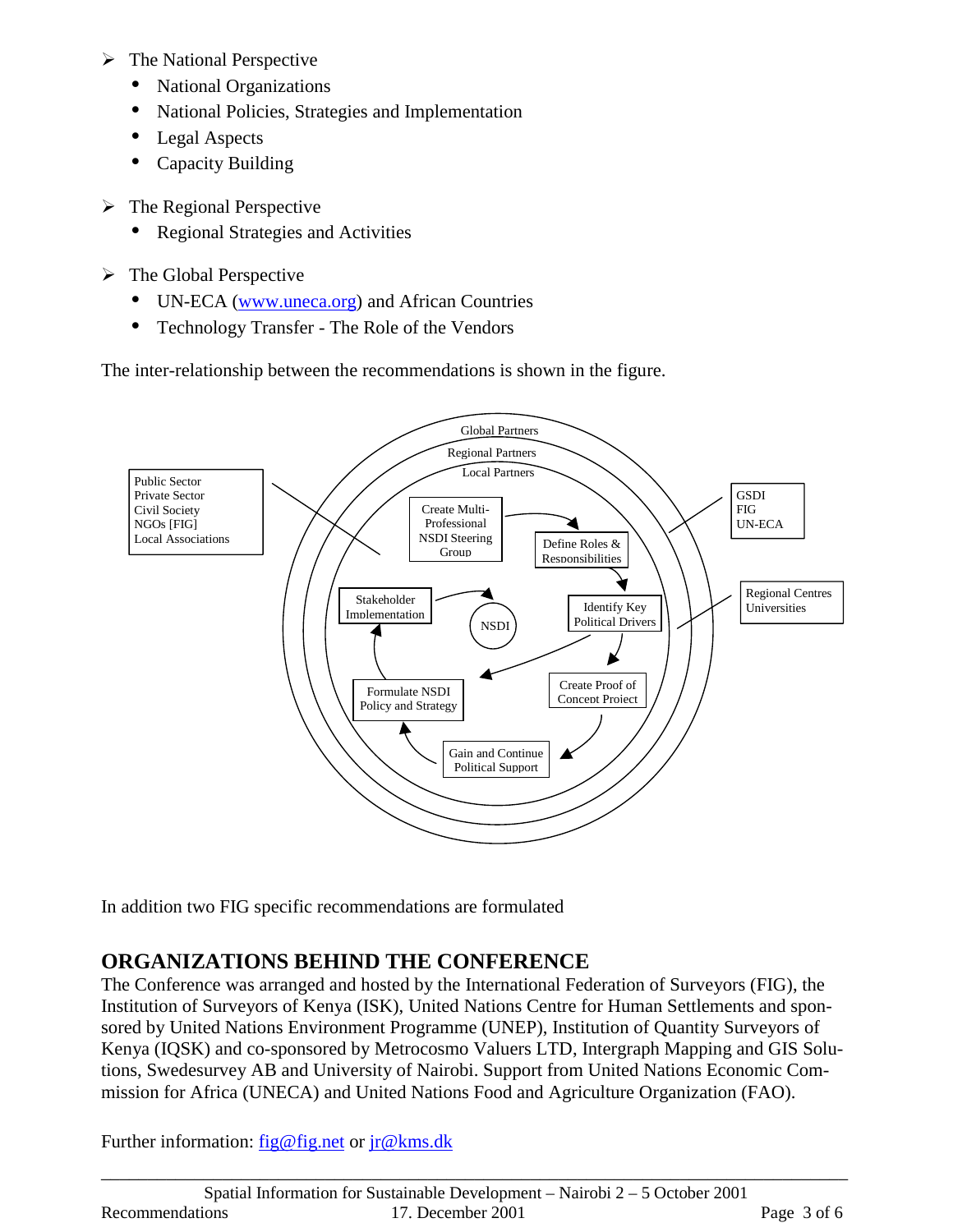## **THE NATIONAL PERSPECTIVE NATIONAL ORGANIZATIONS**

- 1. NSDI`s are underpinned by effective partnerships and co-operation amongst a wide variety of multi-disciplinary stakeholders in the public and private sectors and the end user communities. African countries are encouraged to form National NSDI Steering Groups to formulate appropriate policy and institutional frameworks and facilitate co-operation amongst the stakeholders. These National NSDI Steering Groups should involve end user representation.
- 2. Experiences from those countries that have embarked on the NSDI process indicate that roles and responsibilities amongst the stakeholders are clarified at an early stage. African countries are recommended to clarify the lead role and the responsibilities and roles amongst the other stakeholders – this will be an initial activity of the National NSDI Steering Group.
- 3. It is recognised that the rapid implementation of a NSDI must embrace all available resources within a country. This will be best achieved through partnerships between the public and private sectors.

Countries are encouraged to involve all sectors in implementing NSDI and ensure that appropriate business models are agreed to support these partnerships at an early stage.

## **NATIONAL POLICIES, STRATEGIES AND IMPLEMENTATION**

- 4. It is recognised that every NSDI is different due to varying cultural, social and economic contexts within each country. However, there are a significant number of common elements that can be shared. Countries should avoid re-inventing these common elements.
- 5. It is recognised that complete policy and institutional frameworks do not have to be in place before implementation of a NSDI can begin.
- 6. It is recommended that a top down approach is combined with a pragmatic bottom up approach. Short term bottom up projects will provide valuable experience and through proof of benefits, convince further funding of NSDI.
- 7. It is recognised that a mature NSDI will be a complex solution involving a large number of stakeholders and user groups. From experience the most effective examples of NSDI`s are those that have started with clear short term objectives with corresponding simple solutions. African countries are encouraged to design solutions that start with realistic objectives and grow incrementally through political and market needs.
- 8. The success of NSDI is dependent upon delivering products and services that are accepted and desired by the end users, both within Government, the private sector and citizens. This key objective will only be achieved if the requirements are clearly understood. African countries are encouraged to provide for end user needs and ensure that appropriate products and services are provided.
- 9. It is recognised that a key success factor of implementing NSDI is the management of information as an asset, just as finance and human resources. Countries are encouraged to adopt information as an asset and manage it appropriately, e.g. only capture data that is needed and can be maintained.
- 10. NSDI requires a culture of data sharing to exist within a country. Although data may be accessible for the common good, the organisations providing data must in return receive a benefit for their contribution.

It is recommended that countries research the benefits associated with data sharing to encourage wide participation.

11. It is recommended that all countries establish unambiguous naming conventions as a key component of their NSD, following the guidelines produced by the UNGEGN.

\_\_\_\_\_\_\_\_\_\_\_\_\_\_\_\_\_\_\_\_\_\_\_\_\_\_\_\_\_\_\_\_\_\_\_\_\_\_\_\_\_\_\_\_\_\_\_\_\_\_\_\_\_\_\_\_\_\_\_\_\_\_\_\_\_\_\_\_\_\_\_\_\_\_\_\_\_\_\_\_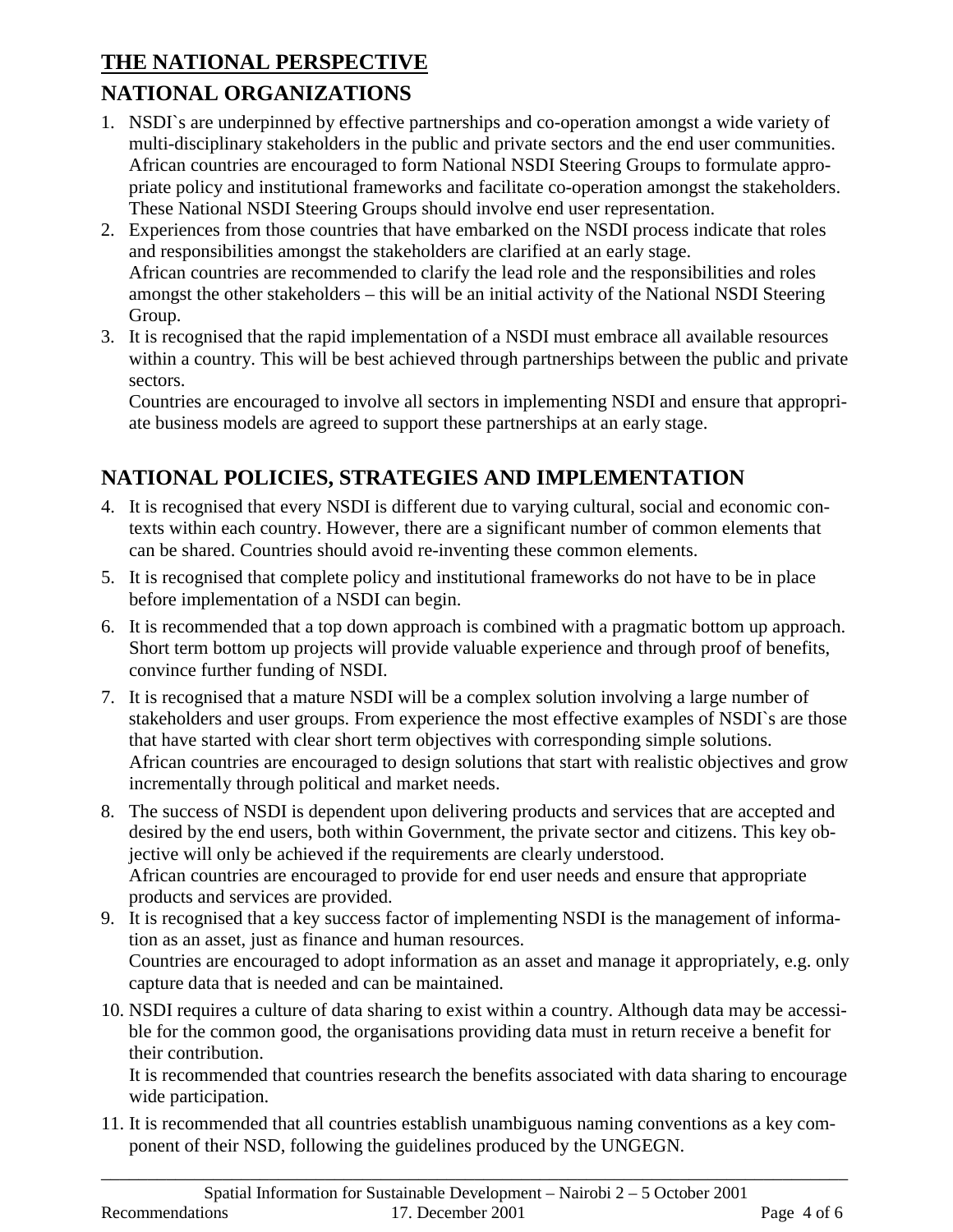## **LEGAL ASPECTS**

- 12. Experience has shown that issues associated with national security, data privacy and associated liability are potential show stoppers for NSDI initiatives. African countries are recommended to establish legal frameworks to address these crucial legal issues as early as possible.
- 13. Although there will be significant benefits for the data producers and service providers, it is recognised that one of the main beneficiaries should be the citizen. African countries are encouraged to formulate appropriate legislation to facilitate access to NSDI information and services by the citizen.
- 14. It is recognised that the benefits of an NSDI are significantly increased if it supports both niche and mass markets.

African countries are encouraged to ensure that the appropriate legislative business frameworks are established to facilitate support of mass markets.

## **CAPACITY BUILDING**

- 15. National organisations, with the support of FIG and sister organisations, are encouraged to organise regular Regional workshops to raise awareness and knowledge sharing of Spatial Information Management for Sustainable Development issues and solutions. This will be a significant contribution to capacity building.
- 16. African countries are encouraged to provide continuous capacity building. If this is applied at the management level then this will be a significant contribution to institutional building.

## **THE REGIONAL PERSPECTIVE REGIONAL STRATEGIES AND ACTIVITIES**

- 17. It is recommended that African countries establish regional co-operation through joint initiatives that require regional information management to support common interests. This will encourage knowledge sharing and ensure common standards are implemented.
- 18. It is recommended that existing Regional centres of excellence in spatial information review their current services in the context of the NSDI agenda and ensure that appropriate services are provided to encourage the establishment and support of NSDIs.
- 19. Universities within Africa should be encouraged to work with the local survey associations in the provision of Continuing Professional Development.

# **THE GLOBAL PERSPECTIVE**

## **UN-ECA AND THE AFRICAN COUNTRIES**

- 20. The Permanent Committee for NSDI in the Pacific and South-East Asia has been successful in promoting co-operation amongst the participating nations. The Commission On Developing Information (CODI) proposal for UN-ECA to establish a **Permanent Committee for NSDI** in Africa is strongly supported.
- 21. It is recommended that a sub-group is established under the Permanent Committee for Africa focussed on the sharing of Education and Training resources and experiences (**Forum of Education and Training**).

\_\_\_\_\_\_\_\_\_\_\_\_\_\_\_\_\_\_\_\_\_\_\_\_\_\_\_\_\_\_\_\_\_\_\_\_\_\_\_\_\_\_\_\_\_\_\_\_\_\_\_\_\_\_\_\_\_\_\_\_\_\_\_\_\_\_\_\_\_\_\_\_\_\_\_\_\_\_\_\_